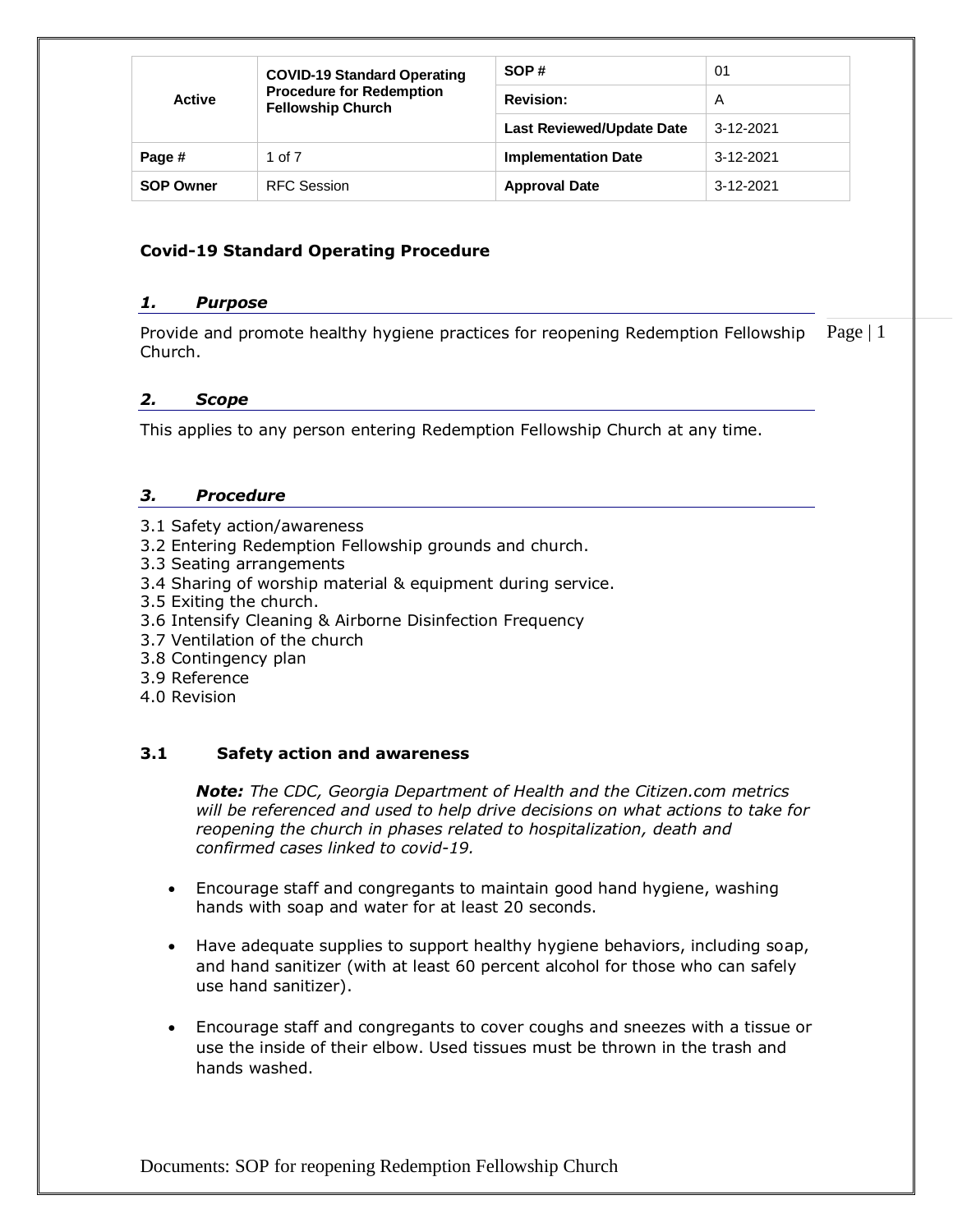|                  | <b>COVID-19 Standard Operating</b>                          | SOP#                             | 01        |
|------------------|-------------------------------------------------------------|----------------------------------|-----------|
| <b>Active</b>    | <b>Procedure for Redemption</b><br><b>Fellowship Church</b> | <b>Revision:</b>                 | A         |
|                  |                                                             | <b>Last Reviewed/Update Date</b> | 3-12-2021 |
| Page #           | $2$ of $7$                                                  | <b>Implementation Date</b>       | 3-12-2021 |
| <b>SOP Owner</b> | <b>RFC Session</b>                                          | <b>Approval Date</b>             | 3-12-2021 |

- Whenever soap and water are not readily available, hand sanitizer with at least 60% alcohol can be used.
- Communicate clearly with staff and congregants about actions being taken to protect their health (posters/cleaning logs, etc.).

Page | 2

# **3.2 Entering Redemption Fellowship Church grounds and building.**

**3.2.1** If you feel sick with the following Covid-19 symptoms stay at home:

- Fever or chills
- Cough
- Shortness of breath or difficulty breathing.
- Fatigue
- Muscle or body aches
- Headache
- New loss of taste or smell
- Sore throat
- Congestion or runny nose
- Nausea or vomiting
- Diarrhea

**3.2.2** Alternating parking in parking lanes is recommended but not required.

**3.2.3** The following Personal Protective Equipment (PPE) is required among staff and congregants when exiting vehicles:

- Face mask that covers nose and mouth (required throughout the entire service).
- Rubber latex gloves (optional).
	- **3.2.4** The front door entry will be the only door accessible for entrance into the building.
	- **3.2.5** Temperature checks are required. Any temperature check that meets or exceeds 100.4 degrees will require you to return home.
	- **3.2.6** Social distancing of 6 feet or more will be required and monitored while entering the church (ground markings will be in place to help guide the 6 feet distance).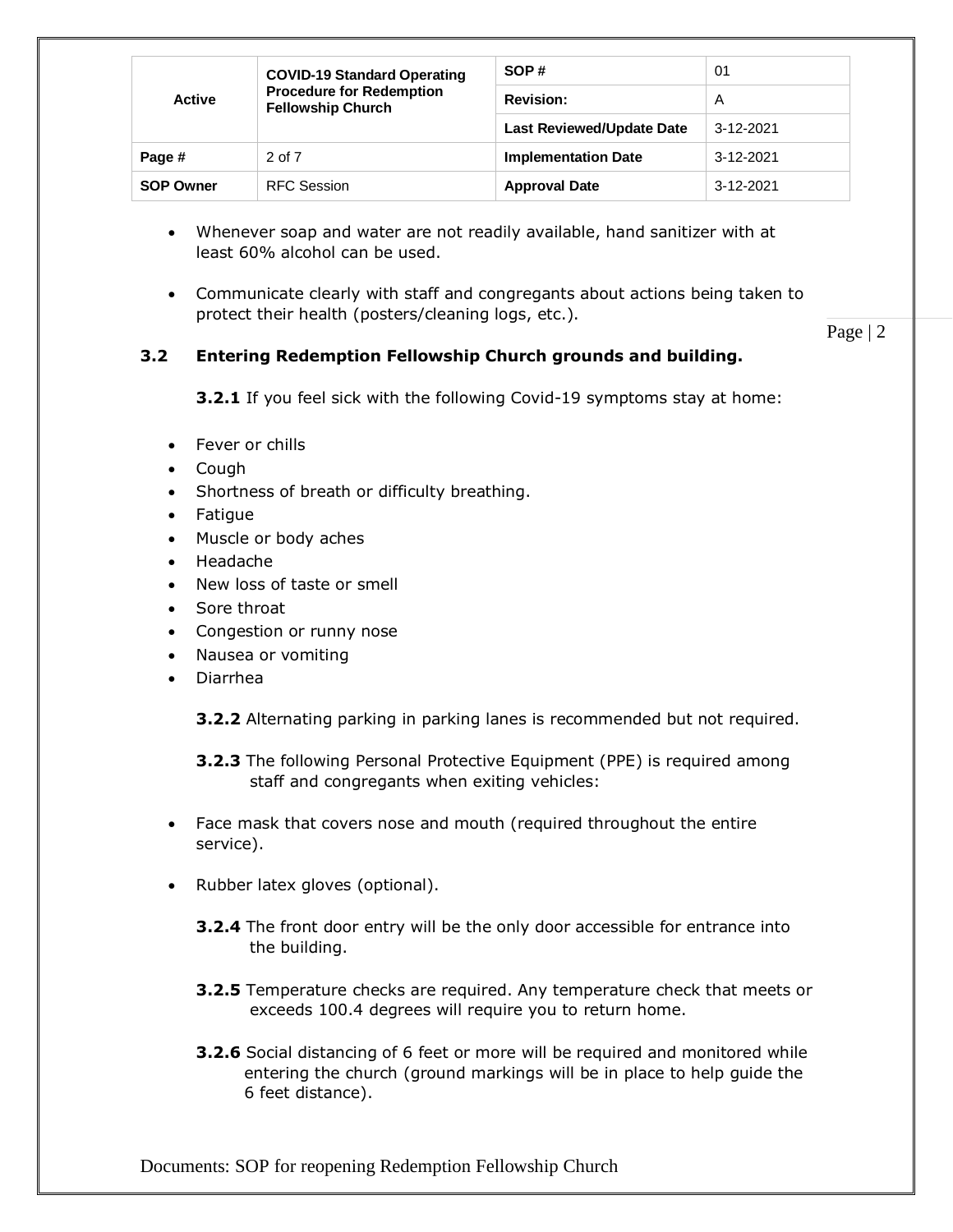|                  | <b>COVID-19 Standard Operating</b>                          | SOP#                             | 01        |
|------------------|-------------------------------------------------------------|----------------------------------|-----------|
| <b>Active</b>    | <b>Procedure for Redemption</b><br><b>Fellowship Church</b> | <b>Revision:</b>                 | A         |
|                  |                                                             | <b>Last Reviewed/Update Date</b> | 3-12-2021 |
| Page #           | 3 of 7                                                      | <b>Implementation Date</b>       | 3-12-2021 |
| <b>SOP Owner</b> | <b>RFC Session</b>                                          | <b>Approval Date</b>             | 3-12-2021 |

**3.2.7** Face masks are required prior to entering the building and must be worn throughout the entire service. Face shields may be worn but not as a replacement for the face mask. Face masks are most essential when [social distancing](https://www.cdc.gov/coronavirus/2019-ncov/prevent-getting-sick/social-distancing.html) is difficult to maintain**.**

## **N***ote: Face mask/shield should not be placed on children younger than 2 years old, anyone who has trouble breathing or is unconscious, and anyone who is incapacitated or otherwise unable to remove the face covering without assistance.*

Page | 3

**3.2.8** Hand sanitizer will be available and required to use prior to entering the building. Hand wipes and other sanitation materials will be available upon entering and exiting the church.

# **3.3. Seating arrangements**

- **3.3.1** Social distancing will be in practice during the seating of the congregants, this includes the pulpit, choir stand and the musicians area. *No more than 107 people will be allowed in the building at one time.*
- **3.3.2** Designated officers will direct attendees/congregants to their seating area. All seating will comply with 6 feet distancing requirement.  **E***xceptions* to this requirement apply strictly to members of the same household.

# **3.4 Sharing of worship material & equipment during service.**

- **3.4.1** Bibles, bulletins, writing pads and utensils will not be available. Giving envelops will be available, however we encourage members to mail or give their offering/gifts on-line.
- **3.4.2** The number of people entering the pulpit area will be limited to the Pastor. During phase 1 the Pastor will open and close all worship services.
- **3.4.3** Praise Team participation will be limited to no greater than four (4) members per/Sunday. Sharing of microphones and/or other equipment is prohibited.
- **3.4.4** To prevent excessive touch points, all doors leading into and out from the Sanctuary will remain open during church service.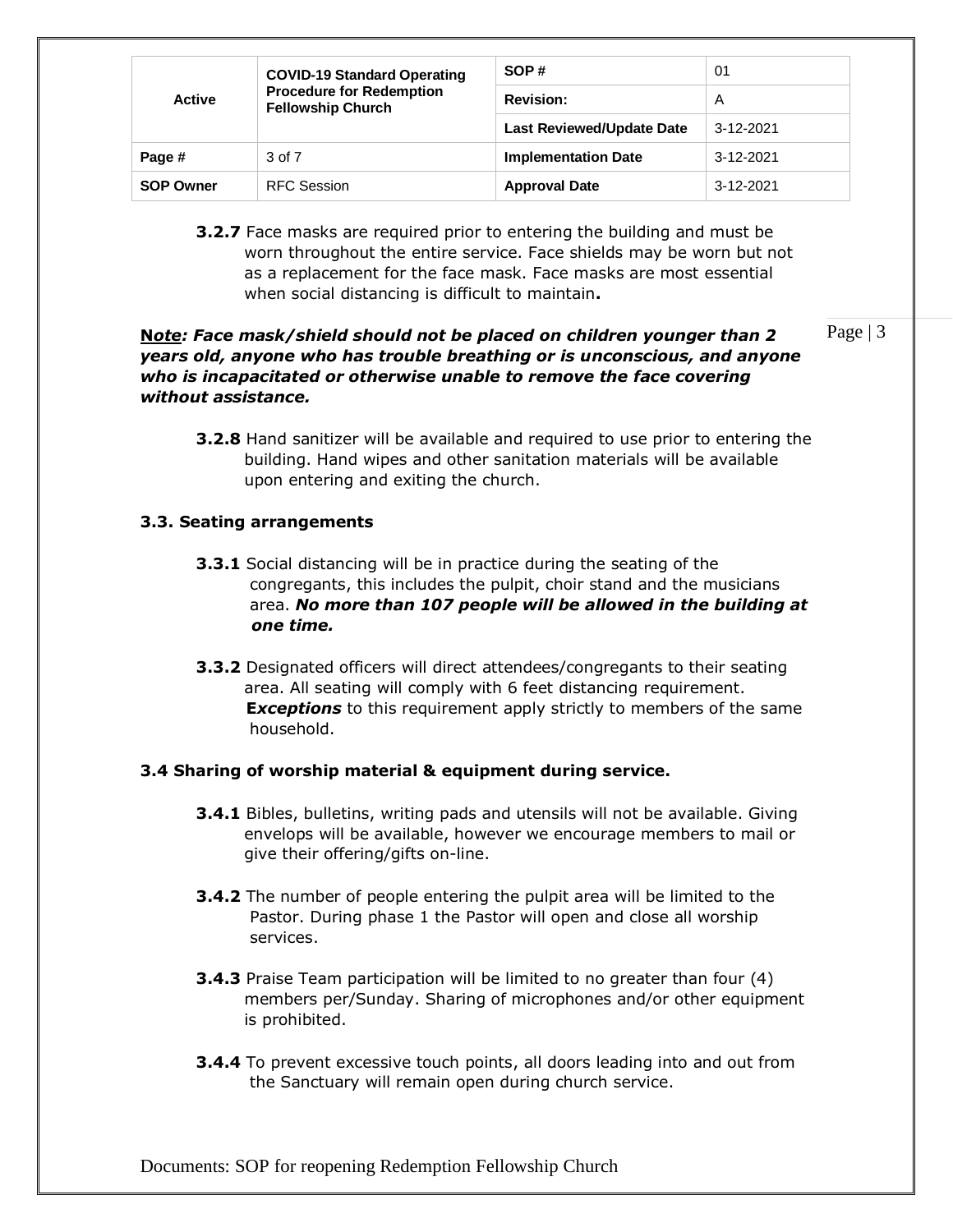|                  | <b>COVID-19 Standard Operating</b>                          | SOP#                             | 01              |
|------------------|-------------------------------------------------------------|----------------------------------|-----------------|
| <b>Active</b>    | <b>Procedure for Redemption</b><br><b>Fellowship Church</b> | <b>Revision:</b>                 | A               |
|                  |                                                             | <b>Last Reviewed/Update Date</b> | $3 - 12 - 2021$ |
| Page #           | 4 of 7                                                      | <b>Implementation Date</b>       | $3 - 12 - 2021$ |
| <b>SOP Owner</b> | <b>RFC Session</b>                                          | <b>Approval Date</b>             | 3-12-2021       |

- **3.4.5** Restroom use will be limited to 2 persons at one time. Family members of the same household are the exception to this requirement.
- **3.4.6** Parents are required to escort their children if they leave the Sanctuary for any reason (ages middle school and under).

Page | 4

- **3.4.7** Nursey will be used for changing purposes only. Instruction on proper disinfecting will be posted.
- **3.4.8** All other auxiliary rooms will be closed during and after service. This includes all classrooms, ministry meeting rooms, conference room and fellowship hall.
- **3.4.9** Other than the Sanctuary, the Pastor's office and the Business office will be the only areas open with limited access.

#### **3.5 Exiting the church.**

- **3.5.1** It is required that congregants/attendees exit the church immediately after service with no lingering.
- **3.5.2** Congregants/attendees will be escorted to nearest exit from their seating area by designated church officers.

#### **3.6 Intensify Cleaning & Airborne Disinfection Frequency (deep sterilization cleaning of the entire building).**

**3.6.1** The entire Sanctuary will be cleaned and disinfected prior to reopening and once a month thereafter. Airborne particle misting will be performed weekly.

*Note: Due to the sensitivity of the audio and video equipment members of the Media/Audio/Visual Team will be responsible for complying with all sanitation standards and requirements for their area.*

- **3.6.2** The intensify cleaning & disinfection will include airborne particles and ordinary touch points:
	- Weekly airborne particle misting
	- Carpet cleaning (annually)
	- Door handles
	- Pews (hard & soft surfaces)
	- Microphones & stands.
	- Tables

Documents: SOP for reopening Redemption Fellowship Church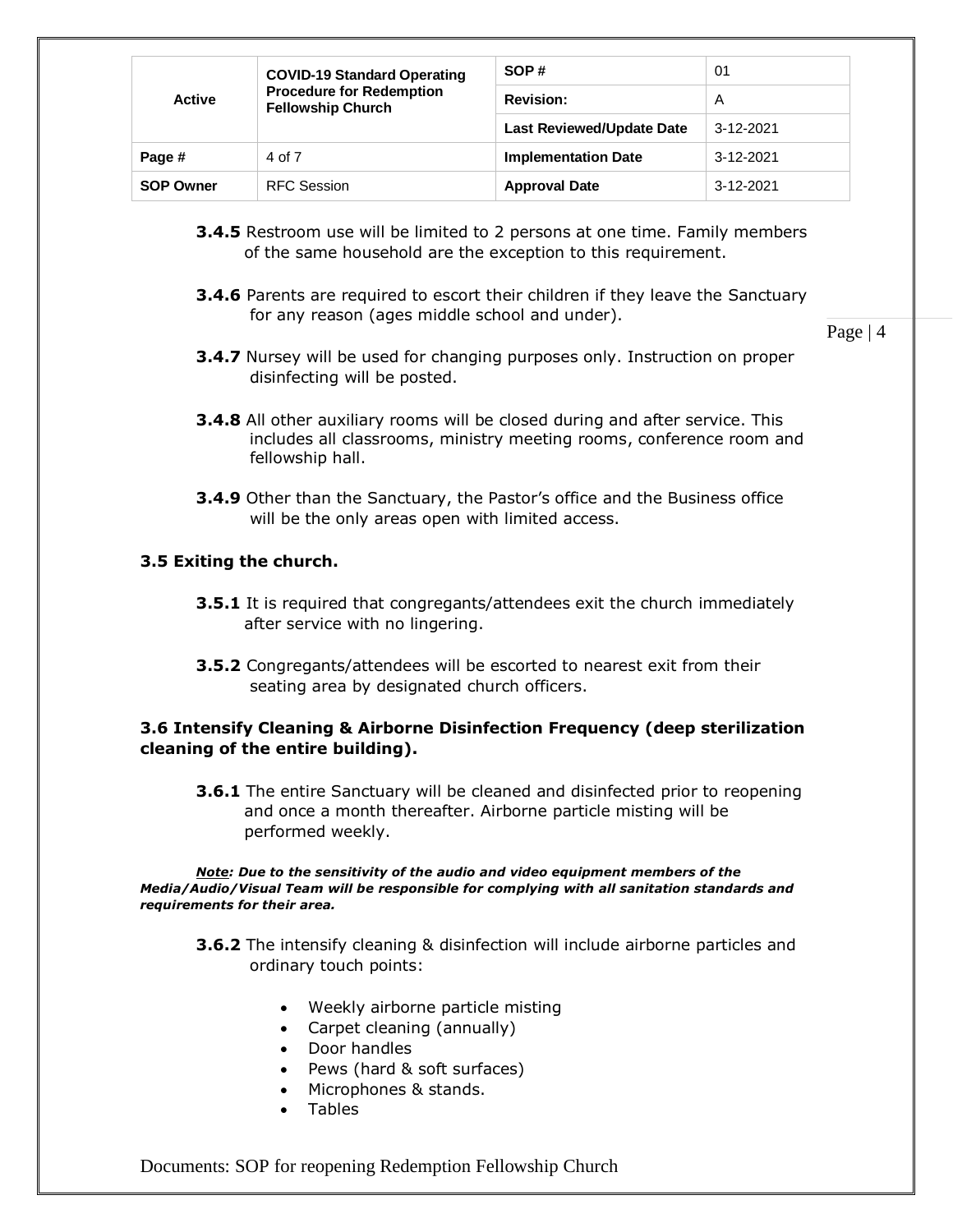|                  | <b>COVID-19 Standard Operating</b>                          | SOP#                             | 01              |
|------------------|-------------------------------------------------------------|----------------------------------|-----------------|
| Active           | <b>Procedure for Redemption</b><br><b>Fellowship Church</b> | <b>Revision:</b>                 | A               |
|                  |                                                             | <b>Last Reviewed/Update Date</b> | $3 - 12 - 2021$ |
| Page #           | 5 of 7                                                      | <b>Implementation Date</b>       | 3-12-2021       |
| <b>SOP Owner</b> | <b>RFC Session</b>                                          | <b>Approval Date</b>             | 3-12-2021       |

- Pulpit equipment including the lectern.
- Choir box chairs
- Restrooms
- Finance office, Pastor office, Copy room.

## **3.7** Ventilation of the church

**3.7.1** Properly functioning ventilation is required and vital for reopening the church.

Page | 5

**3.7.2** Ventilation preventive maintenance service checks will be performed bi annually by an outside company.

## **3.8 Contingency plan if an attendee/congregant tests positive.**

**3.8.1** If a congregant has tested positive, after attending church service, we recommend that all persons having had direct contact, (being within

the

 6 feet perimeter), with that congregant be tested and quarantined. In such cases the church airborne and surface particles will be immediately sanitized.

**3.8.2** Positive cases will be immediately discussed by the Session and church officers followed by safety recommendations to the congregation.

#### *3***.9** References:

- **3.9.1** Center of Disease Control (CDC), Georgia Department of Health, the Citizen.com
- **3.9.2** Reopening in phases (see page 6)
- **3.9.3** Reopening Team and responsibilities (see attachment page 7)
- **3.9.4** Equipment
	- Lono Max Mister
	- Touch Free Thermometers
- **4.0** Revisions

| <b>Change</b> | <b>Revision</b> | Date | Who |
|---------------|-----------------|------|-----|
|               |                 |      |     |
|               |                 |      |     |
|               |                 |      |     |

Documents: SOP for reopening Redemption Fellowship Church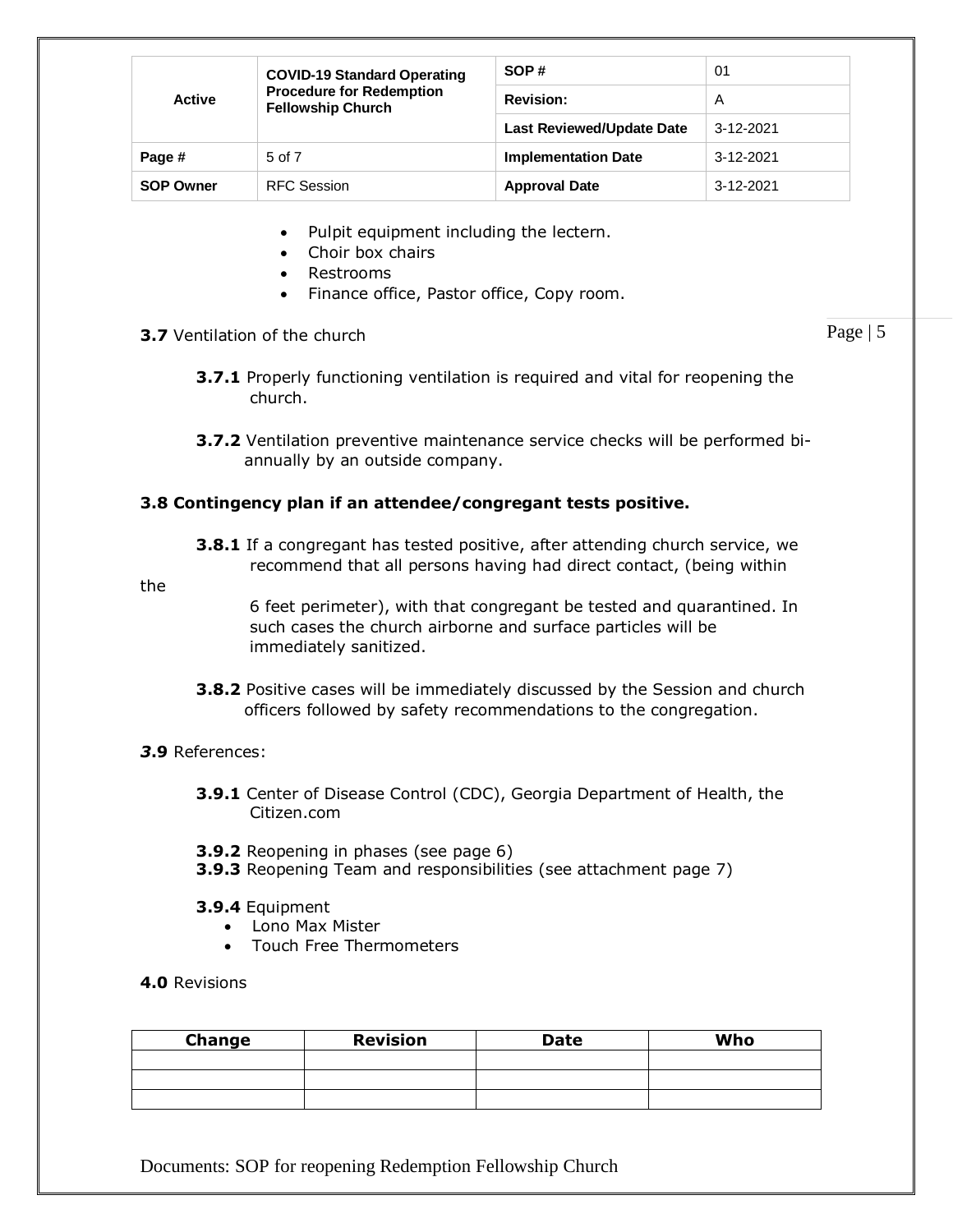|                  | SOP#<br><b>COVID-19 Standard Operating</b>                  | 01                               |                 |
|------------------|-------------------------------------------------------------|----------------------------------|-----------------|
| <b>Active</b>    | <b>Procedure for Redemption</b><br><b>Fellowship Church</b> | <b>Revision:</b>                 | A               |
|                  |                                                             | <b>Last Reviewed/Update Date</b> | $3 - 12 - 2021$ |
| Page #           | 6 of 7                                                      | <b>Implementation Date</b>       | 3-12-2021       |
| <b>SOP Owner</b> | <b>RFC Session</b>                                          | <b>Approval Date</b>             | 3-12-2021       |

## Page | 6

#### **The RFC Session has agreed to reopen our church in phases. In keeping with all required Covid-19 Standard Operating Procedures for Redemption Fellowship Church, phase 1 will consist of the following restricted format:**

- 1. No individual member should feel obligated to return to in-person worship before they are ready.
- 2. There will be one in-person gathering per/week. This will be our Sunday morning worship service.
- $3.$  The Sunday morning worship service will begin at 11:00am and conclude no later than 12:15pm. The ordinary elements of worship will include:
	- Scripture reading
	- Corporate confession
	- Limited worship in song utilizing selected PT members/musicians.
	- Sermon
	- Prayer
	- Offering (the offering box will be located at entrance of sanctuary)
	- Benediction
- 4. During phase 1 we will discontinue shared meals and all other activities where people may gather in groups, (e.g., ministries, meetings, Connections Cafe, meet and greet time before and after service, etc.).
- 5. During phase 1 we plan to offer some form of online video stream of worship service for those members who are not yet ready to participate in worship gatherings in-person.
- $6.$  During phase 1 we plan to continue all other RFC ministry activity via Zoom and/or other technology (e.g., Wednesday BS, Women's Fellowship, Men's Fellowship, Youth, etc.)
	- 7. Currently there is no definitive way of knowing how long we will need to operate in phase 1. Phase 2 adjustments TBD.

Documents: SOP for reopening Redemption Fellowship Church